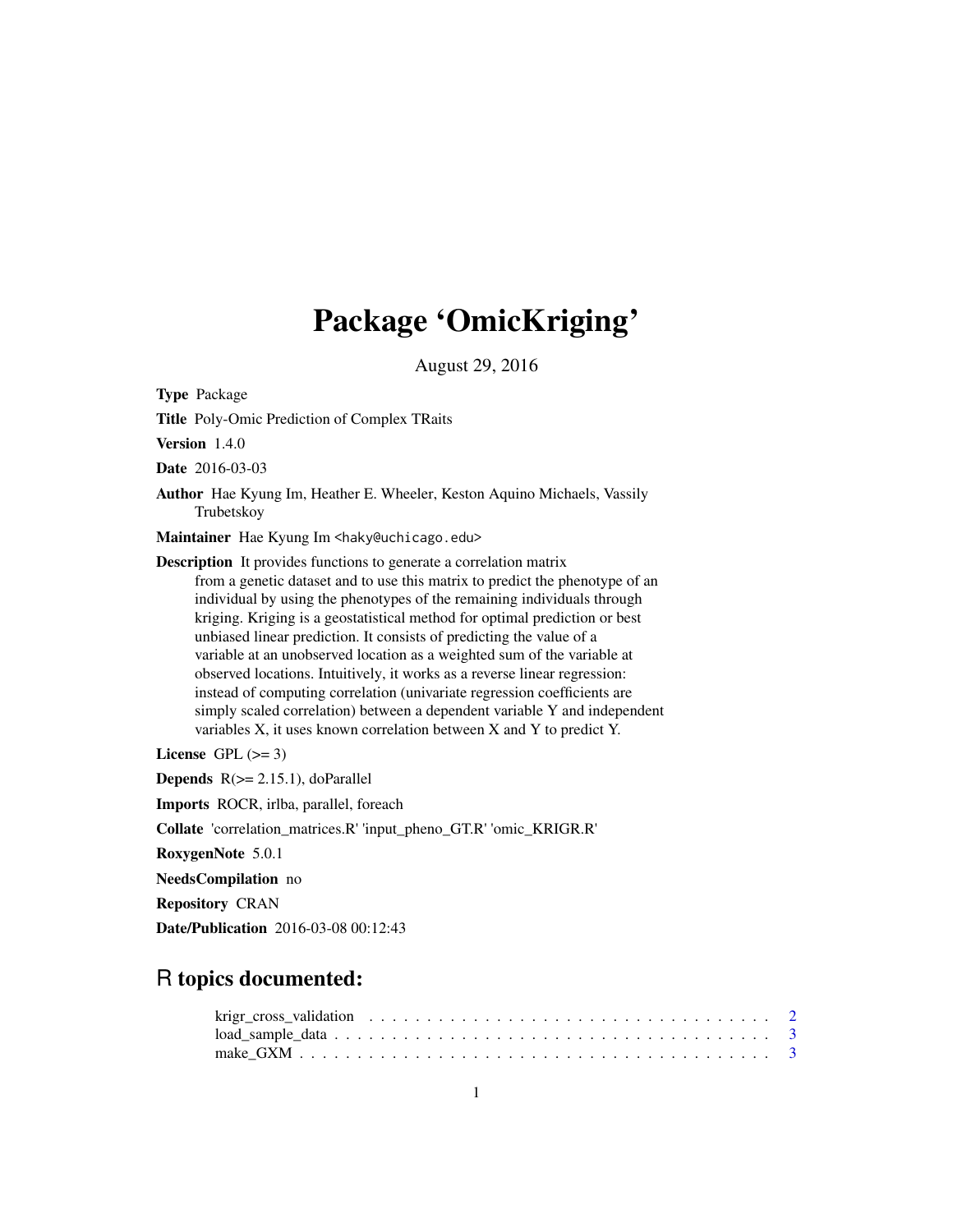<span id="page-1-0"></span>

| Index |  |  |  |  |  |  |  |  |  |  |  |  |  |  | $\overline{\mathbf{9}}$ |
|-------|--|--|--|--|--|--|--|--|--|--|--|--|--|--|-------------------------|
|       |  |  |  |  |  |  |  |  |  |  |  |  |  |  |                         |
|       |  |  |  |  |  |  |  |  |  |  |  |  |  |  |                         |
|       |  |  |  |  |  |  |  |  |  |  |  |  |  |  |                         |
|       |  |  |  |  |  |  |  |  |  |  |  |  |  |  |                         |
|       |  |  |  |  |  |  |  |  |  |  |  |  |  |  |                         |

<span id="page-1-1"></span>krigr\_cross\_validation

*Multithreaded cross validation routine for Omic Kriging.*

# Description

This is a flexible cross validation routine which wraps the Omic Kriging calculation. The user can specify the size of the test set, all the way to "Leave One Out" cross validation. Additionally, all relevant parameters in the [okriging](#page-4-1) function are exposed. This function uses the doParallel package to distribute computation over multiple cores. If the phenotype is case/control, a ROCR AUC and GLM analysis is run and the results printed to screen.

### Usage

```
krigr_cross_validation(cor.list, pheno.df, pheno.id = 1, h2.vec,
  covar.math = NULL, nfold = 10, ncore = "all", verbose = FALSE, ...)
```
# Arguments

| cor.list  | A list of correlation matrices used in Kriging. rownames and colnames of cor<br>should be IID list and include idtest and idtrain.                                                                                                                                                                                                                                              |
|-----------|---------------------------------------------------------------------------------------------------------------------------------------------------------------------------------------------------------------------------------------------------------------------------------------------------------------------------------------------------------------------------------|
| pheno.df  | A data frame with rownames set as sample IDs and a column containing pheno-<br>type data.                                                                                                                                                                                                                                                                                       |
| pheno.id  | The name of the column in pheno which contains phenotype data to test.                                                                                                                                                                                                                                                                                                          |
| $h2.$ vec | has weights for each RM relatednes matrix                                                                                                                                                                                                                                                                                                                                       |
| covar.mat | Data frame of covariates with rownames () set to sample IDs.                                                                                                                                                                                                                                                                                                                    |
| nfold     | Select the number of cross validation rounds to run. The value "LOOCV" will<br>run one round of cross validation for each sample in your dataset. The value<br>"ncore" will set the test set size such that a single round runs on each core spec-<br>ified in the ncore option. Any numeric value will be set to the test size. Default<br>runs 10 rounds of cross validation. |
| ncore     | The number of cores available to distribute computation across If a numeric<br>value is supplied, that number of cores is registered. If the value "all" is supplied,<br>all available cores are used.                                                                                                                                                                          |
| verbose   | Report rounds on cross validation on standard out.                                                                                                                                                                                                                                                                                                                              |
| $\cdots$  | Optional and unnamed arguments.                                                                                                                                                                                                                                                                                                                                                 |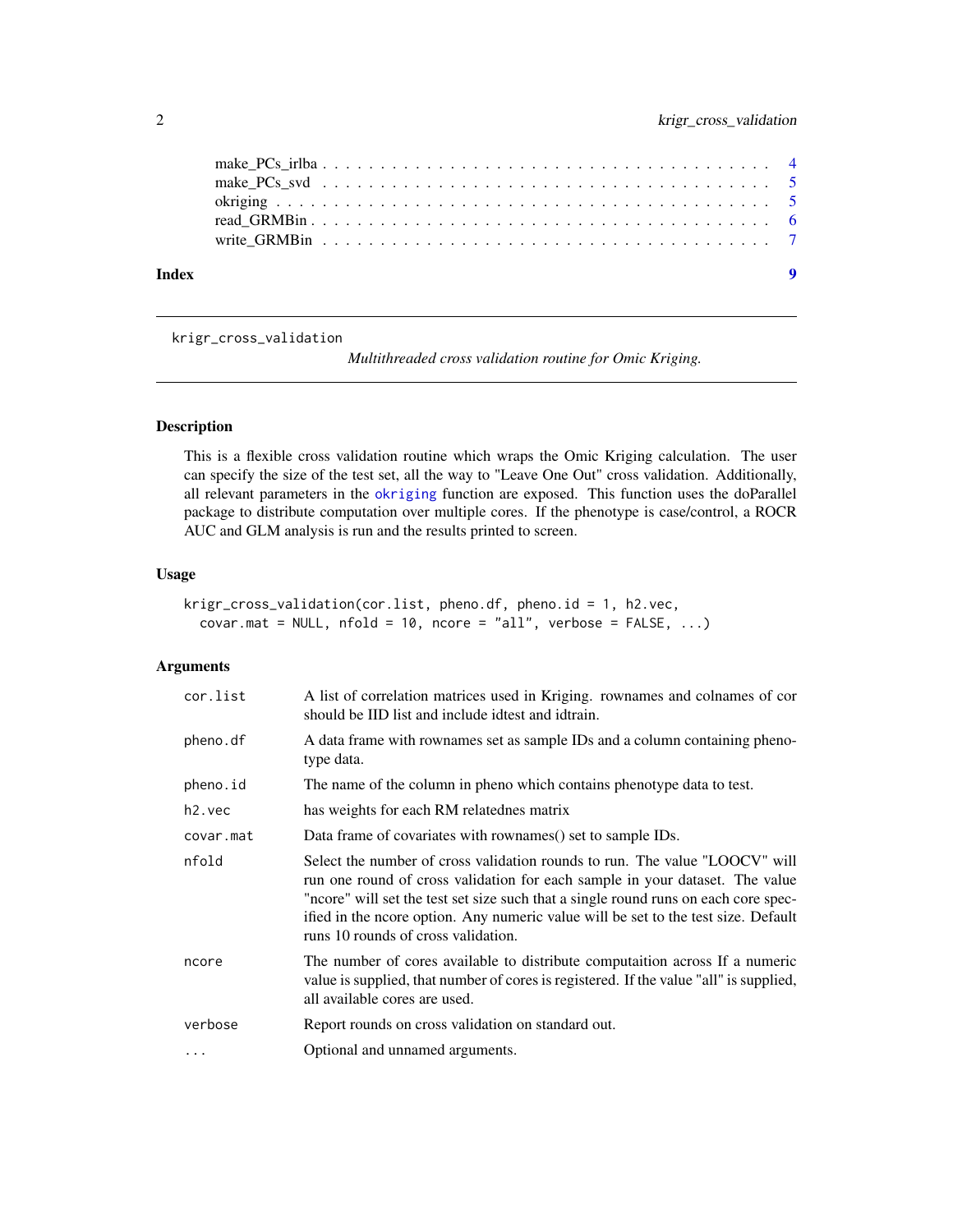# <span id="page-2-0"></span>Value

A dataframe with three columns: sample ID, observed phenotype Ytest, and predicted phenotype Ypred

load\_sample\_data *Loads sample phenotype and covariate data into data frame.*

#### Description

This function loads a file into a data frame. This file should contain one row per sample in your study, and one column for each covariate and phenotype of interest. Additionally, it requires a header with "IID" for the column of sample IDs, and a unique name for each phenotype and covariate.

# Usage

load\_sample\_data(phenoFile, main.pheno)

# Arguments

| phenoFile  | File path to the phenotype/covariate file.     |
|------------|------------------------------------------------|
| main.pheno | Column name of the main phenotype of interest. |

#### Value

A data frame with dimensions (# of samples) x (# of phenotypes/covar)

make\_GXM *Compute gene expression correlation matrix.*

# Description

This function computes a gene expression correlation matrix given a file of transcript expression levels for each sample in the study. It returns a correlation matrix with rownames and colnames as sample IDs.

#### Usage

```
make_GXM(expFile = NULL, gxmFilePrefix = NULL, idfile = NULL)
```
#### Arguments

| expFile       | Path to gene expression file.                                              |
|---------------|----------------------------------------------------------------------------|
| gxmFilePrefix | File path prefixes for outputting GCTA style binary correlation matrices.  |
| idfile        | Path to file containing family IDs and sample IDs with header FID and IID. |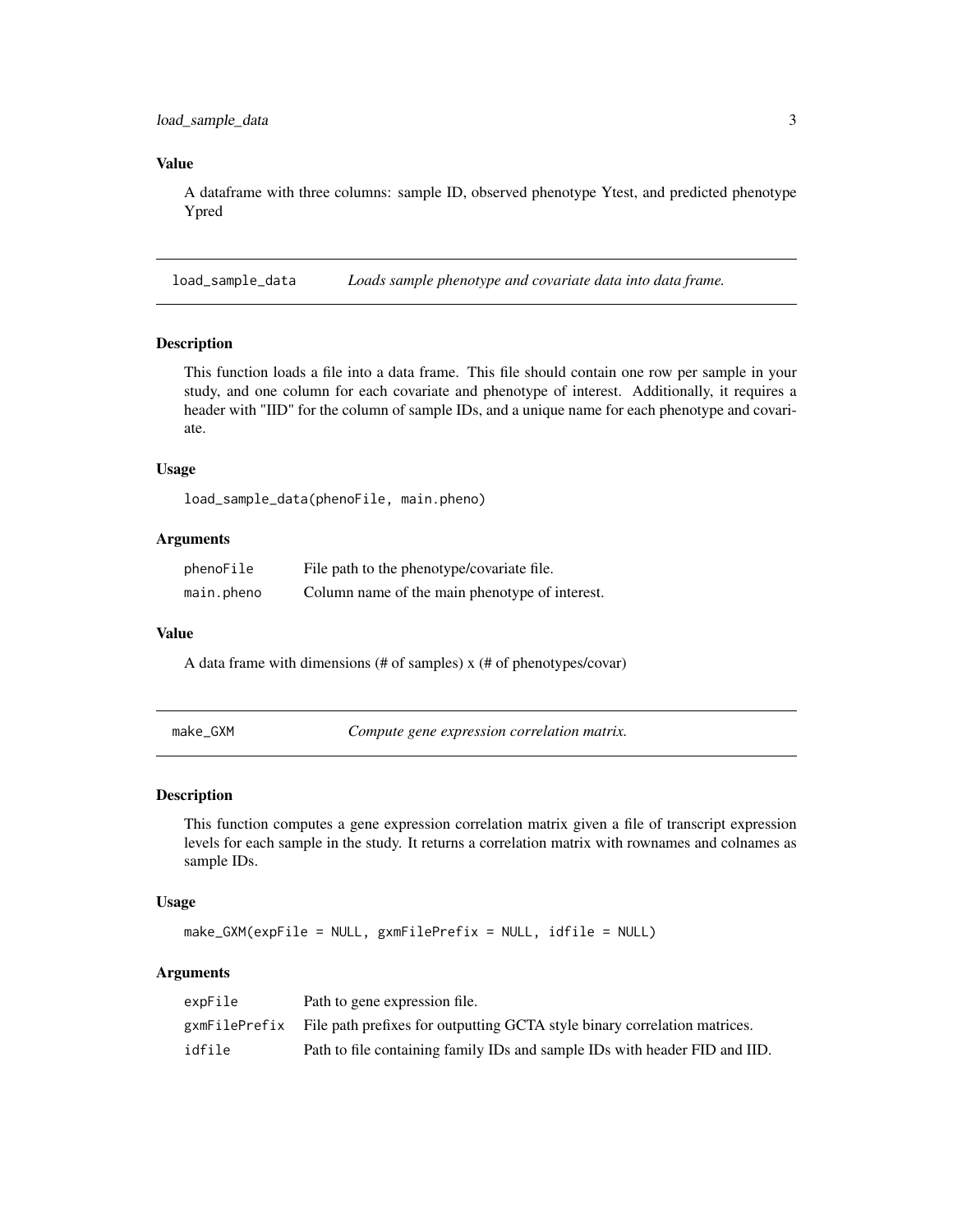#### Value

Returns a correlation matrix of (N-samples x N-samples), with rownames and colnames as sample IDs.

#### Examples

```
## load gene expression values from vignette
expressionFile <- system.file(package = "OmicKriging",
                    "doc/vignette_data/ig_gene_subset.txt.gz")
## compute correlation matrix
geneCorrelationMatrix <- make_GXM(expressionFile)
```
make\_PCs\_irlba *Run Principal Component Analysis (PCA) using the irlba package.*

#### Description

A simple wrapper around the irlba() function which computes a partial SVD efficiently. This function's run time depends on the number of eigenvectors requested but scales well. Use this function to generate covariates for use with the [okriging](#page-4-1) or [krigr\\_cross\\_validation](#page-1-1) functions.

#### Usage

make\_PCs\_irlba( $X$ , n.top = 2)

#### **Arguments**

|       | A correlation matrix.                        |
|-------|----------------------------------------------|
| n.top | Number of top principal compenents to return |

# Value

A matrix of Principal Components of dimension (# of samples) x (n.top). As expected, eigenvectors are ordered by eigenvalue. Rownames are given as sample IDs.

#### References

library(irlba)

#### Examples

```
## compute PC's using the gene expression correlation matrix from vignette
## load gene expression values from vignette
expressionFile <- system.file(package = "OmicKriging",
                    "doc/vignette_data/ig_gene_subset.txt.gz")
## compute correlation matrix
geneCorrelationMatrix <- make_GXM(expressionFile)
## find top ten PC's of this matrix using SVD
topPcs <- make_PCs_irlba(geneCorrelationMatrix, n.top=10)
```
<span id="page-3-0"></span>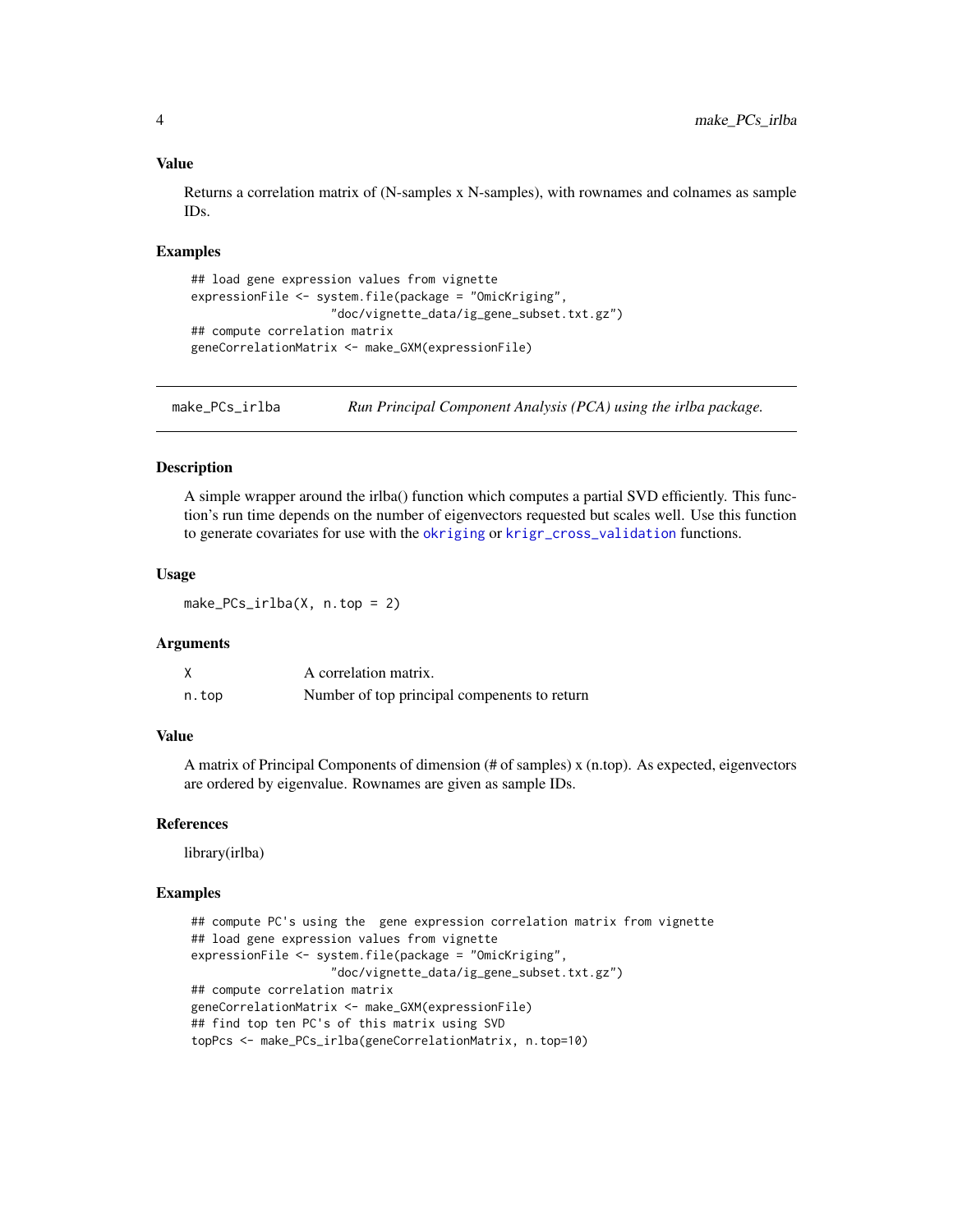<span id="page-4-0"></span>

#### Description

A simple wrapper around the base R svd() function which returns the top N eigenvectors of a matrix. Use this function to generate covariates for use with the [okriging](#page-4-1) or [krigr\\_cross\\_validation](#page-1-1) functions. This wrapper preserves the rownames of the original matrix.

#### Usage

make\_PCs\_svd(X, n.top = 2)

#### Arguments

|       | A correlation matrix.                        |
|-------|----------------------------------------------|
| n.top | Number of top principal compenents to return |

#### Value

A matrix of Principal Components of dimension (# of samples) x (n.top). As expected, eigenvectors are ordered by eigenvalue. Rownames are given as sample IDs.

#### Examples

```
## compute PC's using the gene expression correlation matrix from vignette
## load gene expression values from vignette
expressionFile <- system.file(package = "OmicKriging",
                    "doc/vignette_data/ig_gene_subset.txt.gz")
## compute correlation matrix
geneCorrelationMatrix <- make_GXM(expressionFile)
## find top ten PC's of this matrix using SVD
topPcs <- make_PCs_svd(geneCorrelationMatrix, n.top=10)
```
<span id="page-4-1"></span>

|  | okriging |  |
|--|----------|--|
|  |          |  |

Run omic kriging on a set of correlation matrices and a given pheno*type.*

#### **Description**

Universal kriging formula: lambda' =  $(c + X m)$ ' iSig m' =  $(x - X'$  iSig c)'  $(X'$  iSig X)^-1 m'  $=$  ( t(x) - c' iSig X ) ( X' iSig X )^-1 lambda' = (c' + m' X) iSig x: #covariates x ntest X: ntrain x #cov c: ntrain x ntest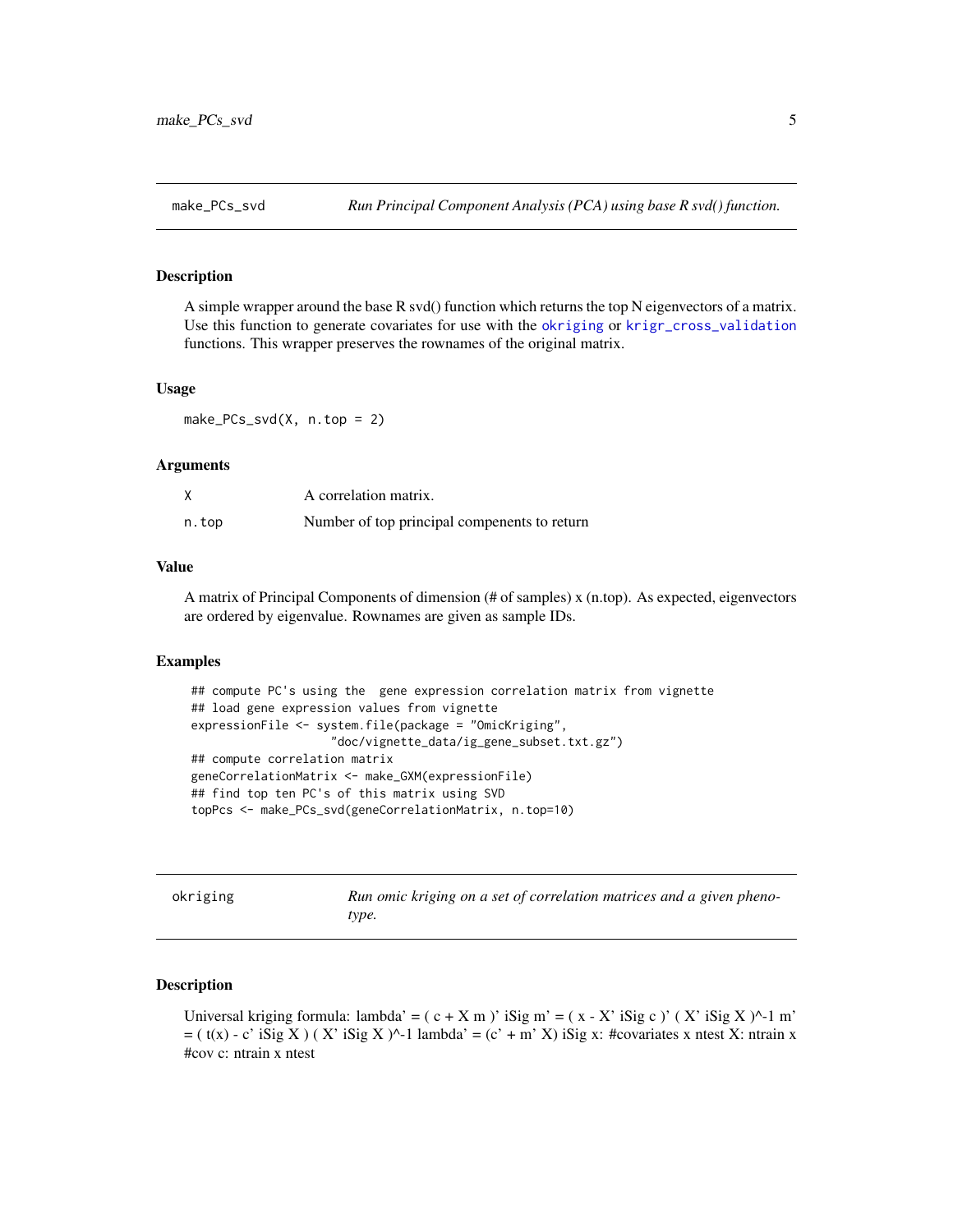#### <span id="page-5-0"></span>Usage

```
okriging(idtest, idtrain = NULL, corlist, H2vec, pheno, phenoname,
 Xcova = NULL)
```
#### Arguments

| idtest    | A vector of sample IDs which constitute the test set.                                                                              |
|-----------|------------------------------------------------------------------------------------------------------------------------------------|
| idtrain   | A vector of sample IDs which constitute the training set.                                                                          |
| corlist   | A list of correlation matrices used in Kriging. rownames and colnames of cor<br>should be IID list and include idtest and idtrain. |
| H2vec     | has weights for each RM relatednes matrix                                                                                          |
| pheno     | A data frame with rownames set as sample IDs and a column containing pheno-<br>type data.                                          |
| phenoname | The name of the column in pheno which contains phenotype data to test.                                                             |
| Xcova     | Data frame of covariates with rownames() set to sample IDs.                                                                        |
|           |                                                                                                                                    |

# Value

A dataframe with three columns: sample ID, observed phenotype Ytest, and predicted phenotype Ypred

#### References

Cressie 1993 Statistics for Spatial Data p.154

read\_GRMBin *Read the GRM binary file.*

## Description

Function provided by GCTA maintainers (modified slightly) for accessing their recently introduced binary GRM format. The GRM is stored as a vector of numerics which correspond to the lower triangular elements including the diagonal. We simply read these, pull the diagonal elements, and inflate them into a full symmetric matrix. We add sample IDs to colnames and rownames for compatibility with other Kriging functions.

#### Usage

read\_GRMBin(prefix, size = 4)

# Arguments

| prefix | The file path prefix to GRM binary files (e.g., test.grm.bin, test.grm.N.bin, test.grm.id.) |
|--------|---------------------------------------------------------------------------------------------|
| size   | The length (in bytes) of each value in the raw GRM vector. Default is 4, and                |
|        | matches GRM writen by GCTA 1.11.                                                            |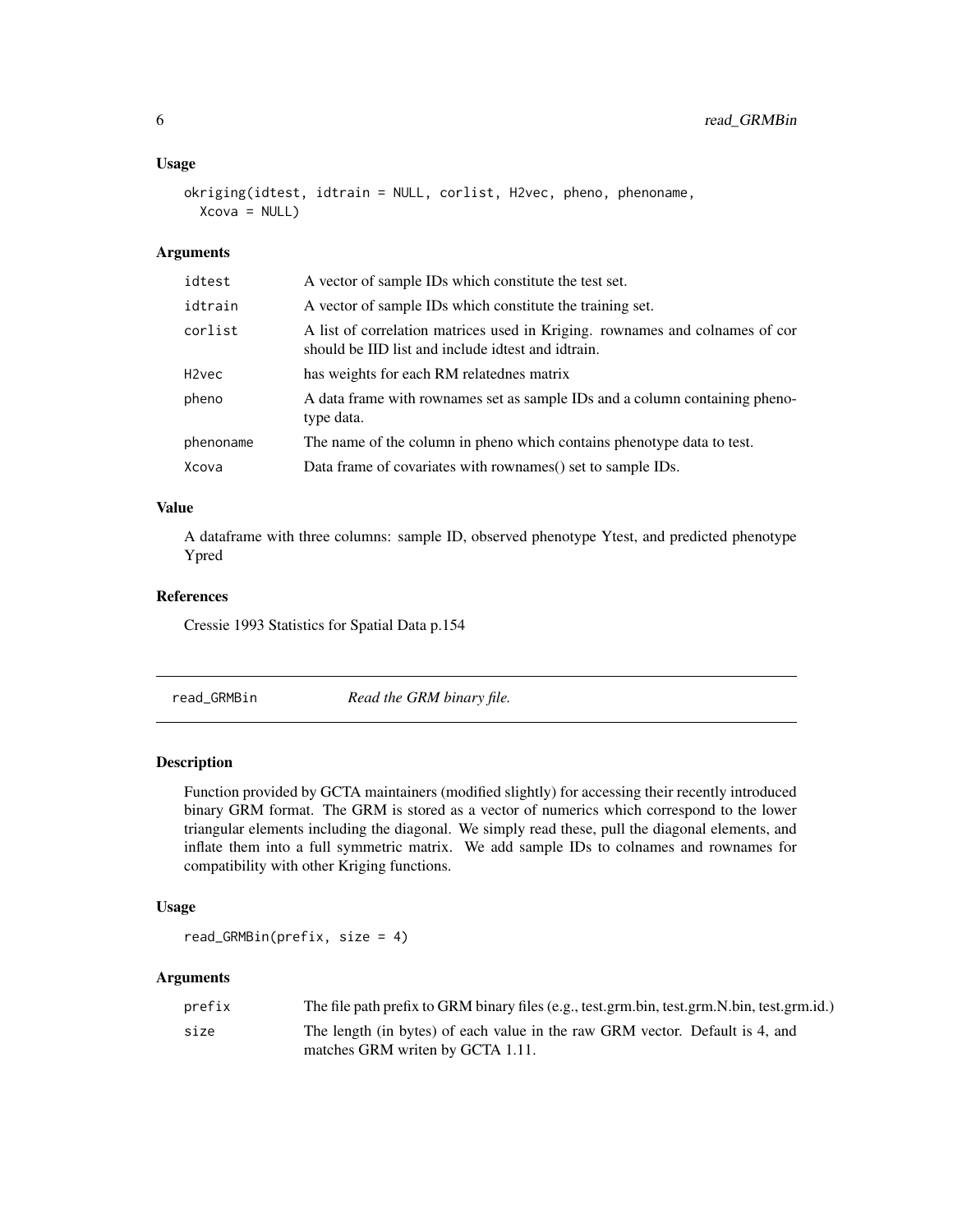# <span id="page-6-0"></span>write\_GRMBin 7

# Details

Note that the GRM is described by three files, and this function assumes that all have a common prefix that is passed in.

### Value

GRM of dim (N.samples x N.samples) with rownames and colnames as sample ID.

#### References

http://www.complextraitgenomics.com/software/gcta/estimate\_grm.html

#### Examples

```
## read binary Genetic Relatedness Matrix (GRM) generated by GCTA
grmFile <- system.file(package = "OmicKriging",
                       "doc/vignette_data/ig_genotypes.grm.bin")
grmFileBase <- substr(grmFile,1, nchar(grmFile) - 4)
GRM <- read_GRMBin(grmFileBase)
```
write\_GRMBin *Write GRM binary files.*

#### Description

Function to write a binary GRM format recently introduced by GCTA. It takes a correlation matrix as used by other Kriging functions, and writes three files: binary file for storing the diagonal + lower triangular elements, a text file for sample IDs, and a binary file storing the number of SNPs used in the correlation matrix calculation.

#### Usage

write\_GRMBin(X, n.snps =  $0$ , prefix, size = 4)

#### Arguments

|        | Correlation matrix with rownames and colnames as sample IDs.           |
|--------|------------------------------------------------------------------------|
| n.snps | Number of SNPs used in correlation matrix calculation. Default is 0.0. |
| prefix | Base file path and names for the three output files.                   |
| size   | Number of bytes to write for each value. Default is 4                  |

#### Value

None. Though side effects are writing three files as described above.

#### References

http://www.complextraitgenomics.com/software/gcta/estimate\_grm.html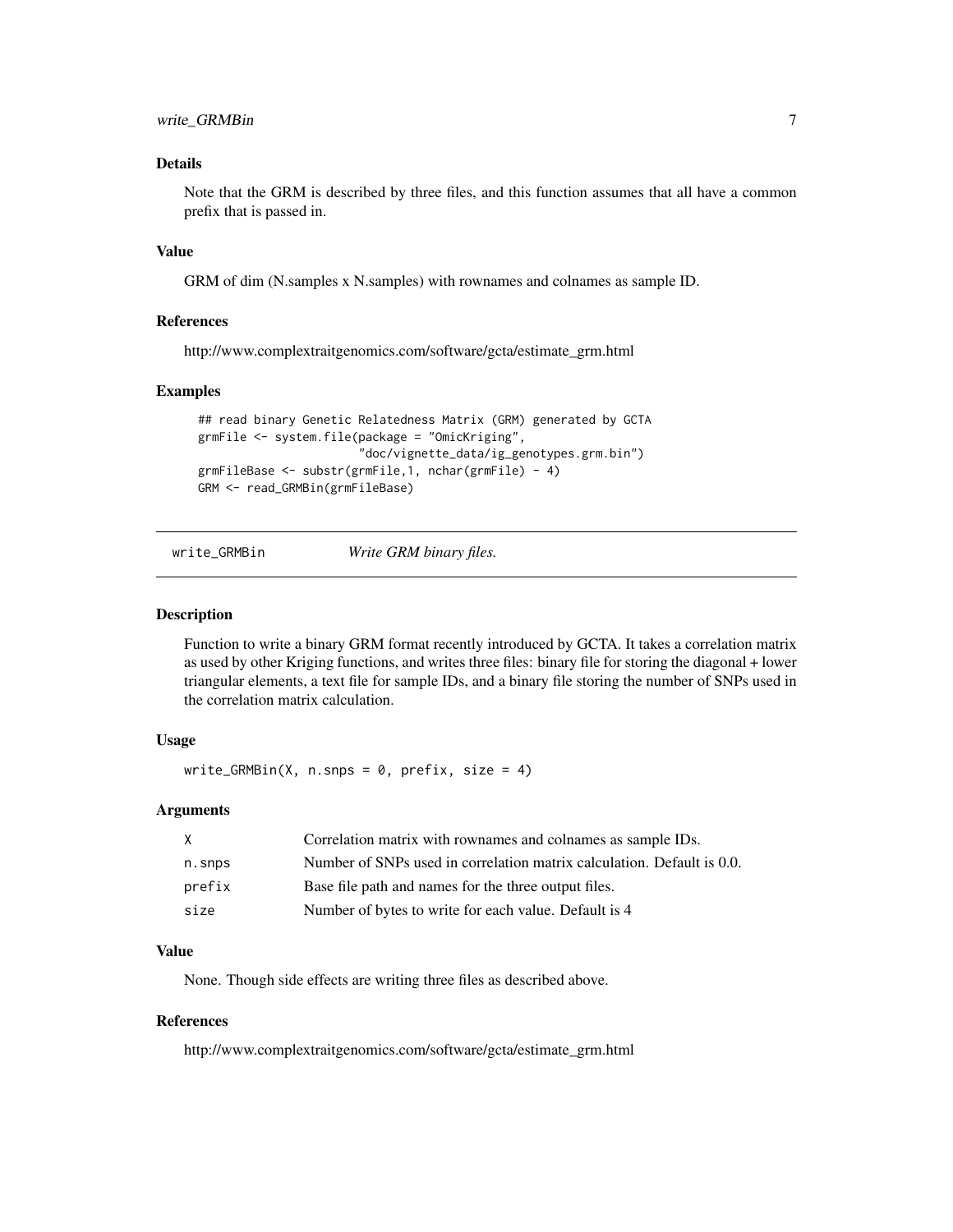# Examples

```
## create a random genotype matrix
nSamples <- 10
mMarkers <- 100
X <- matrix(rbinom(n=100, size=2, prob=0.5), nrow=nSamples)
## compute the Genetric Relatedness Matrix
grm \leftarrow cor(X)## write a Genetic Relatedness Matrix (GRM)
## NOTE: to following is not run here -- not writing any files in examples
#write_GRMBin(grm, n.snps=mMarkers, prefix="grm.out")
```